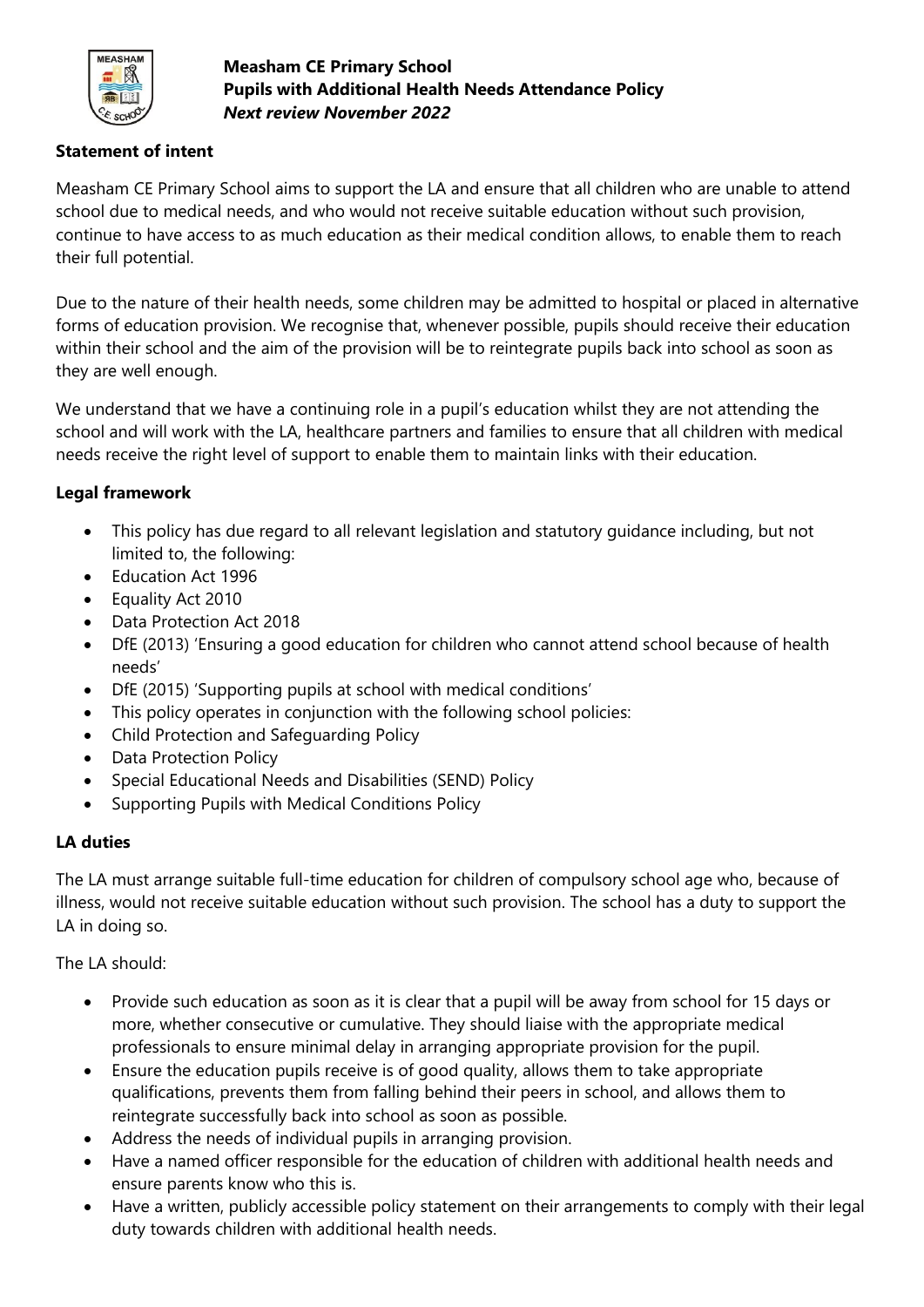- Review the provision offered regularly to ensure that it continues to be appropriate for the child and that it is providing suitable education.
- Give clear policies on the provision of education for children and young people under and over compulsory school age.

The LA should not:

- Have processes or policies in place which prevent a child from getting the right type of provision and a good education.
- Withhold or reduce the provision, or type of provision, for a child because of how much it will cost.
- Have policies based upon the percentage of time a child is able to attend school rather than whether the child is receiving a suitable education during that attendance.
- Have lists of health conditions which dictate whether or not they will arrange education for children or inflexible policies which result in children going without suitable full-time education (or as much education as their health condition allows them to participate in).

## **Definitions**

- Children who are unable to attend school as a result of their medical needs may include those with:
- Physical health issues
- Physical injuries
- Mental health problems, including anxiety issues
- Emotional difficulties or school refusal
- Progressive conditions
- Terminal illnesses
- Chronic illnesses

Children who are unable to attend mainstream education for health reasons may attend any of the following:

- **Hospital school**: a special school within a hospital setting where education is provided to give continuity whilst the child is receiving treatment.
- **Home tuition**: many LAs have home tuition services that act as a communication channel between schools and pupils on occasions where pupils are too ill to attend school and are receiving specialist medical treatment.
- **Medical PRUs**: these are LA establishments that provide education for children unable to attend their registered school due to their medical needs.

### **Roles and responsibilities**

The governing board is responsible for:

- Ensuring arrangements for pupils who cannot attend school as a result of their medical needs are in place and are effectively implemented.
- Ensuring the termly review of the arrangements made for pupils who cannot attend school due to their medical needs.
- Ensuring the roles and responsibilities of those involved in the arrangements to support the needs of pupils are clear and understood by all.
- Ensuring robust systems are in place for dealing with health emergencies and critical incidents, for both on- and off-site activities.
- Ensuring staff with responsibility for supporting pupils with health needs are appropriately trained.
- Approving and reviewing this policy on an annual basis.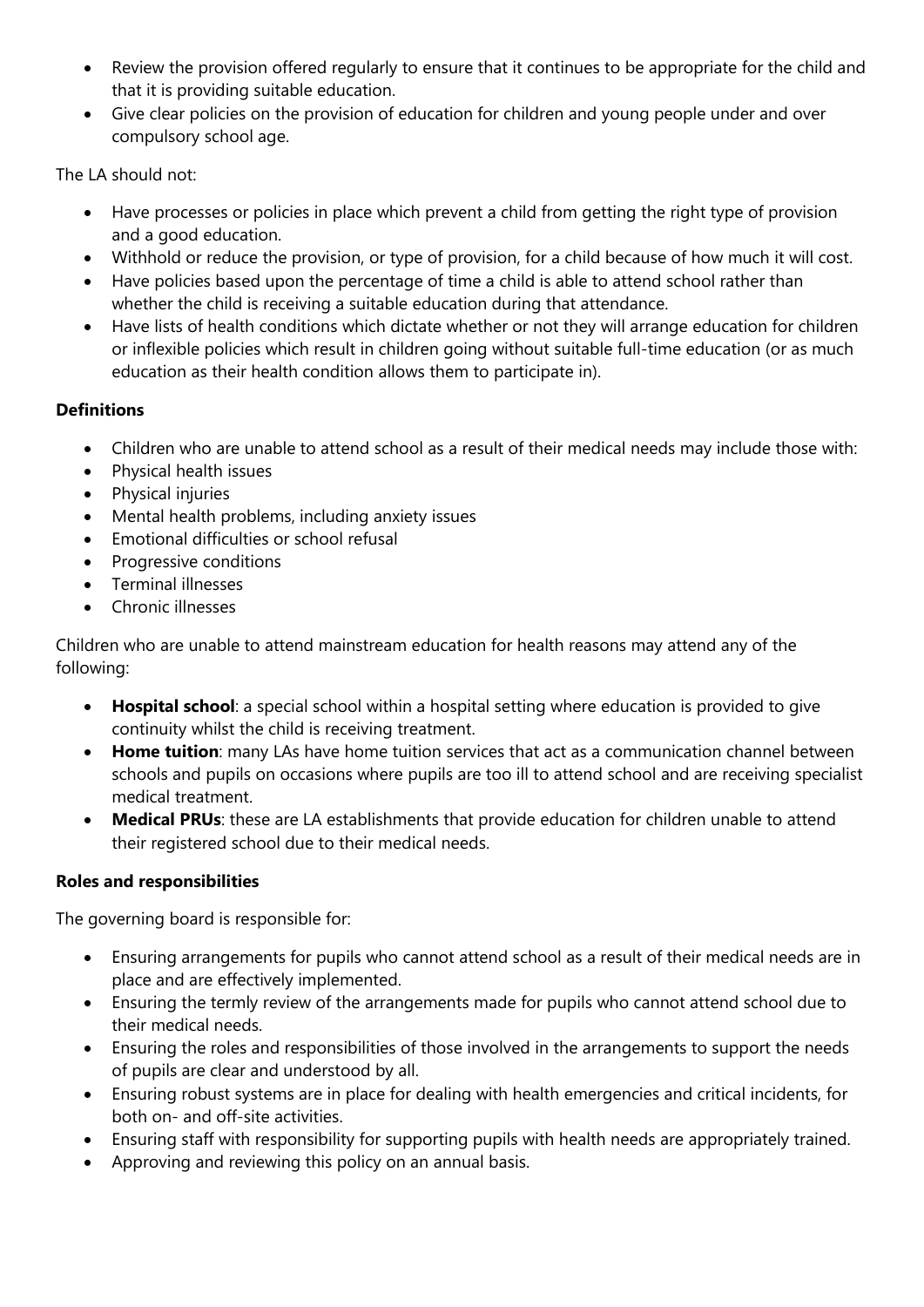The headteacher is responsible for:

- Working with the governing board to ensure compliance with the relevant statutory duties when supporting pupils with health needs.
- Working collaboratively with parents and other professionals to develop arrangements to meet the best interests of children.
- Ensuring the arrangements put in place to meet pupils' health needs are fully understood by all those involved and acted upon.
- Appointing a named member of staff who is responsible for pupils with healthcare needs and liaises with parents, pupils, the LA, key workers and others involved in the pupil's care.
- Ensuring the support put in place focusses on and meets the needs of individual pupils.
- Arranging appropriate training for staff with responsibility for supporting pupils with health needs.
- Providing teachers who support pupils with health needs with suitable information relating to a pupil's health condition and the possible effect the condition and/or medication taken has on the pupil.
- Notifying the LA when a pupil is likely to be away from the school for a significant period of time due to their health needs.

The named member of staff is **Hannah Carter**. They are responsible for:

- Dealing with pupils who are unable to attend school because of medical needs.
- Actively monitoring pupil progress and reintegration into school.
- Supplying pupils' education providers with information about the child's capabilities, progress and outcomes.
- Liaising with the headteacher, education providers and parents to determine pupils' programmes of study whilst they are absent from school.
- Keeping pupils informed about school events and encouraging communication with their peers.
- Providing a link between pupils and their parents, and the LA.

Teachers and support staff are responsible for:

- Understanding confidentiality in respect of pupils' health needs.
- Designing lessons and activities in a way that allows those with health needs to participate fully and ensuring pupils are not excluded from activities that they wish to take part in without a clear evidence-based reason.
- Understanding their role in supporting pupils with health needs and ensuring they attend the required training.
- Ensuring they are aware of the needs of their pupils through the appropriate and lawful sharing of the individual pupil's health needs.
- Ensuring they are aware of the signs, symptoms and triggers of common life-threatening medical conditions and know what to do in an emergency.
- Keeping parents informed of how their child's health needs are affecting them whilst in the school.
- Parents are expected to:
- Ensure the regular and punctual attendance of their child at the school where possible.
- Work in partnership with the school to ensure the best possible outcomes for their child.
- Notify the school of the reason for any of their child's absences without delay.
- Provide the school with sufficient and up-to-date information about their child's medical needs.
- Attend meetings to discuss how support for their child should be planned.

### **Managing absences**

Parents are advised to contact the school on the first day their child is unable to attend due to illness.

Absences due to illness will be authorised unless the school has genuine cause for concern about the authenticity of the illness.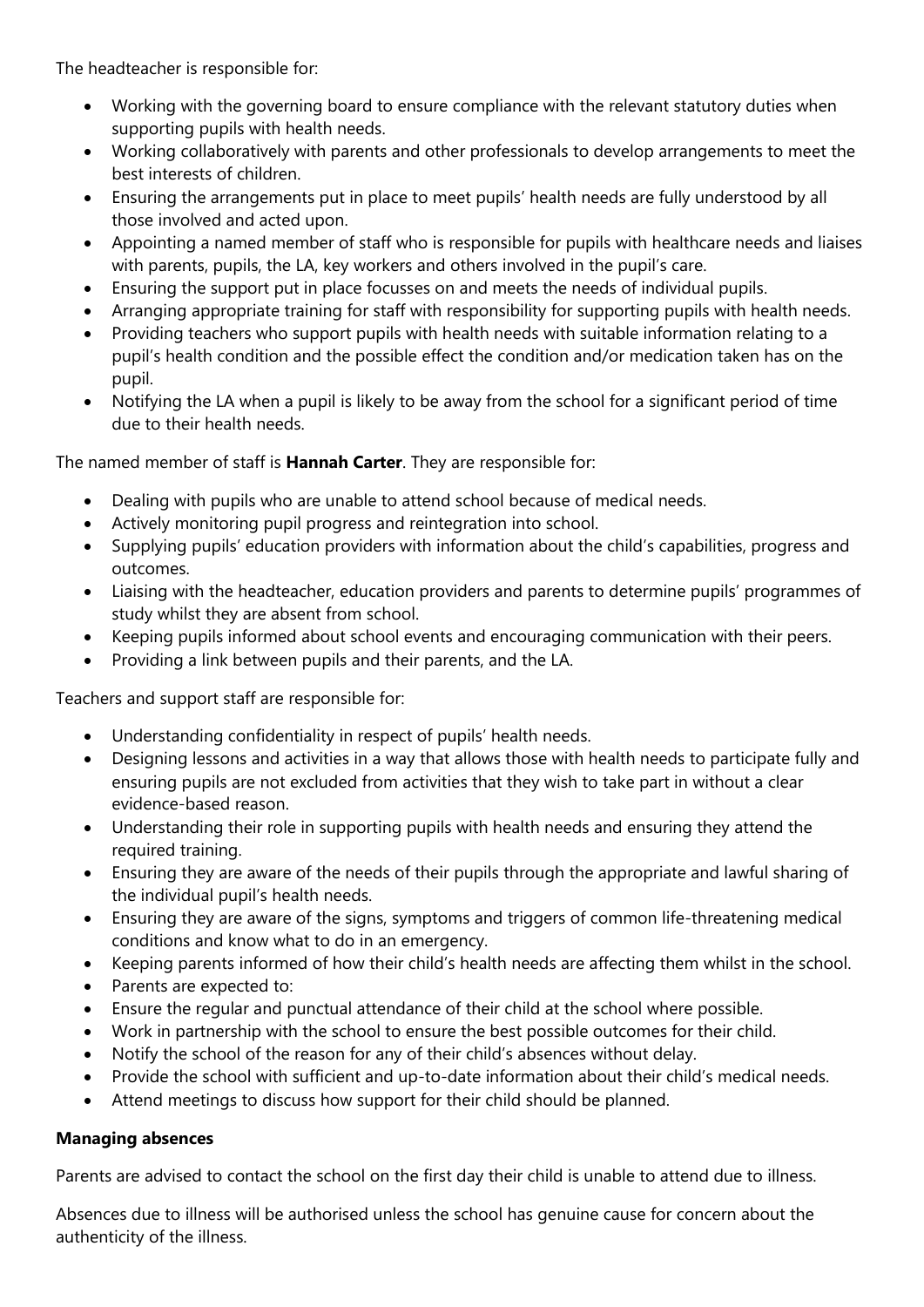The school will provide support to pupils who are absent from school because of illness for a period of less than 15 school days by liaising with the pupil's parents to arrange schoolwork as soon as the pupil is able to cope with it or part-time education at school. The school will give due consideration to which aspects of the curriculum are prioritised in consultation with the pupil, their family and relevant members of staff.

For periods of absence that are expected to last for 15 or more school days, either in one absence or over the course of a school year, the named person with responsibility for pupils with health needs will notify the LA, who will take responsibility for the pupil and their education.

Where absences are anticipated or known in advance, the school will liaise with the LA to enable education provision to be provided from the start of the pupil's absence.

For hospital admissions, the appointed named member of staff will liaise with the LA regarding the programme that should be followed while the pupil is in hospital.

The LA will set up a personal education plan (PEP) for the pupil which will allow the school, the LA and the provider of the pupil's education to work together.

The school will monitor pupil attendance and mark registers to ensure it is clear whether a pupil is, or should be, receiving education otherwise than at school.

The school will only remove a pupil who is unable to attend school because of additional health needs from the school roll where:

- The pupil has been certified as unlikely to be in a fit state of health to attend school, before ceasing to be of compulsory school age; and
- Neither the pupil nor their parent has indicated to the school the intention to continue to attend the school, after ceasing to be of compulsory school age.

A pupil unable to attend school because of their health needs will not be removed from the school register without parental consent and certification from the doctor/health care professional, even if the LA has become responsible for the pupil's education.

## **Support for pupils**

Where a pupil has a complex or long-term health issue, the school will discuss the pupil's needs and how these may be best met with the LA, relevant medical professionals, parents and, where appropriate, the pupil.

The LA expects the school to support pupils with health needs to attend full-time education wherever possible, or for the school to make reasonable adjustments to pupils' programmes of study where medical evidence supports the need for those adjustments.

The school will make reasonable adjustments under pupils' individual healthcare plans (IHCPs), in accordance with the Supporting Pupils with Medical Conditions Policy.

Pupils admitted to hospital will receive education as determined appropriate by the medical professionals and hospital tuition team at the hospital concerned.

During a period of absence, the school will work with the provider of the pupil's education to establish and maintain regular communication and effective outcomes.

- Whilst a pupil is away from school, the school will work with the LA to ensure the pupil can successfully remain in touch with their school using the following methods:
- School newsletters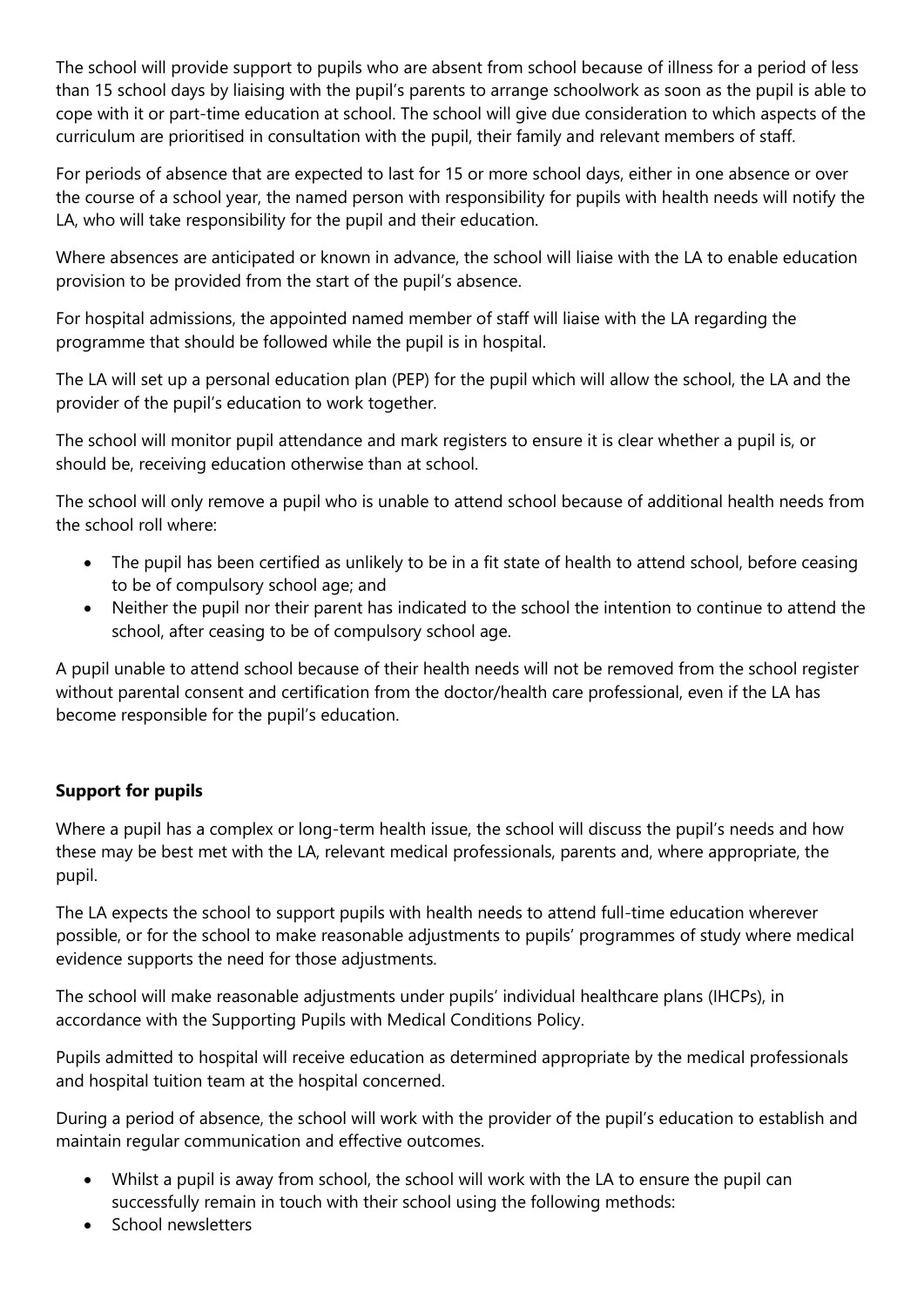- Emails
- Invitations to school events
- Cards or letters from peers and staff

Where appropriate, the school will provide the pupil's education provider with relevant information, curriculum materials and resources.

To help ensure a pupil with additional health needs is able to attend school following an extended period of absence, the following adaptations will be considered:

- A personalised or part-time timetable, drafted in consultation with the named staff member
- Access to additional support in school
- Online access to the curriculum from home
- Movement of lessons to more accessible rooms
- Places to rest at school
- Special exam arrangements to manage anxiety or fatigue
- Reintegration

When a pupil is considered well enough to return to school, the school will develop a tailored reintegration plan in collaboration with the LA.

The school will work with the LA when reintegration into school is anticipated to plan for consistent provision during and after the period of education outside school.

As far as possible, the child will be able to access the curriculum and materials that they would have used in school.

If appropriate, the school nurse will be involved in the development of the pupil's reintegration plan and informed of the timeline of the plan by the appointed named member of staff, to ensure they can prepare to offer any appropriate support to the pupil.

The school will consider whether any reasonable adjustments need to be made to provide suitable access to the school and the curriculum for the pupil.

For longer absences, the reintegration plan will be developed near to the pupil's likely date of return, to avoid putting unnecessary pressure on an ill pupil or their parents in the early stages of their absence.

The school is aware that some pupils will need gradual reintegration over a long period of time and will always consult with the pupil, their parents and key staff about concerns, medical issues, timing and the preferred pace of return.

The reintegration plan will include:

- The date for planned reintegration, once known.
- Details of regular meetings to discuss reintegration.
- Details of the named member of staff who has responsibility for the pupil.
- Clearly stated responsibilities and the rights of all those involved.
- Details of social contacts, including the involvement of peers and mentors during the transition period.
- A programme of small goals leading up to reintegration.
- Follow up procedures.

The school will ensure a welcoming environment is developed and encourage pupils and staff to be positive and proactive during the reintegration period.

Following reintegration, the school will support the LA in seeking feedback from the pupil regarding the effectiveness of the process.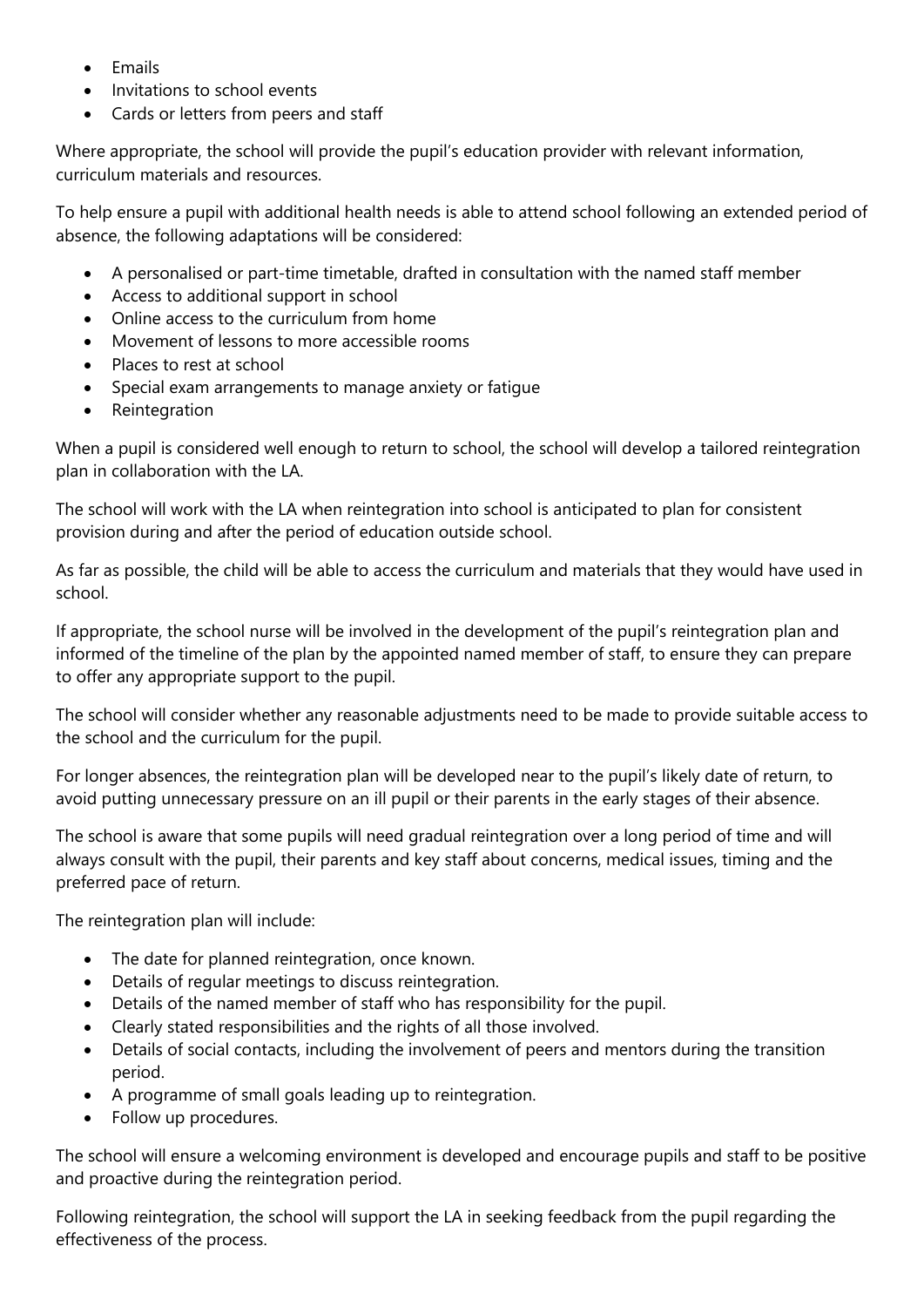### **Information sharing**

It is essential that all information about pupils with health needs is kept up-to-date.

To protect confidentiality, all information-sharing techniques, e.g. staff noticeboards, will be agreed with the pupil and their parent in advance of being used, in accordance with the Confidentiality Policy.

All teachers, TAs, supply and support staff will be provided with access to relevant information, including high-risk health needs, first aiders and emergency procedures, via a noticeboard in the staffroom/in school registers.

Parents will be made aware of their own rights and responsibilities regarding confidentiality and information sharing. To help achieve this, the school will:

- Ensure this policy and other relevant policies are easily available and accessible.
- Provide the pupil and their parents with a copy of the policy on information sharing.
- Ask parents to sign a consent form which clearly details the organisations and individuals that their child's health information will be shared with and which methods of sharing will be used.
- Consider how friendship groups and peers may be able to assist pupils with health needs.

When a pupil is discharged from hospital or is returning from other education provision, the school will ensure the appropriate information is received to allow for a smooth return to the school. The named member of staff will liaise with the hospital or other tuition service as appropriate.

## **Record keeping**

In accordance with the Supporting Pupils with Medical Conditions Policy, written records will be kept of all medicines administered to pupils

Proper record keeping protects both staff and pupils and provides evidence that agreed procedures have been followed.

All records will be maintained in line with the GDPR policies and procedures.

## **Training**

Staff will be trained in a timely manner to assist with a pupil's return to school.

Once a pupil's return date has been confirmed, staff will be provided with relevant training before the pupil's anticipated return.

Healthcare professionals should be involved in identifying and agreeing with the school the type and level of training required.

Training will be sufficient to ensure staff are confident in their ability to support pupils with additional health needs.

Parents of pupils with additional health needs may provide specific advice but will not be the sole trainer of staff.

### **Examinations and assessments**

The named member of staff will liaise with the alternative provision provider over planning and examination course requirements where appropriate.

Relevant assessment information will be provided to the alternative provision provider if required.